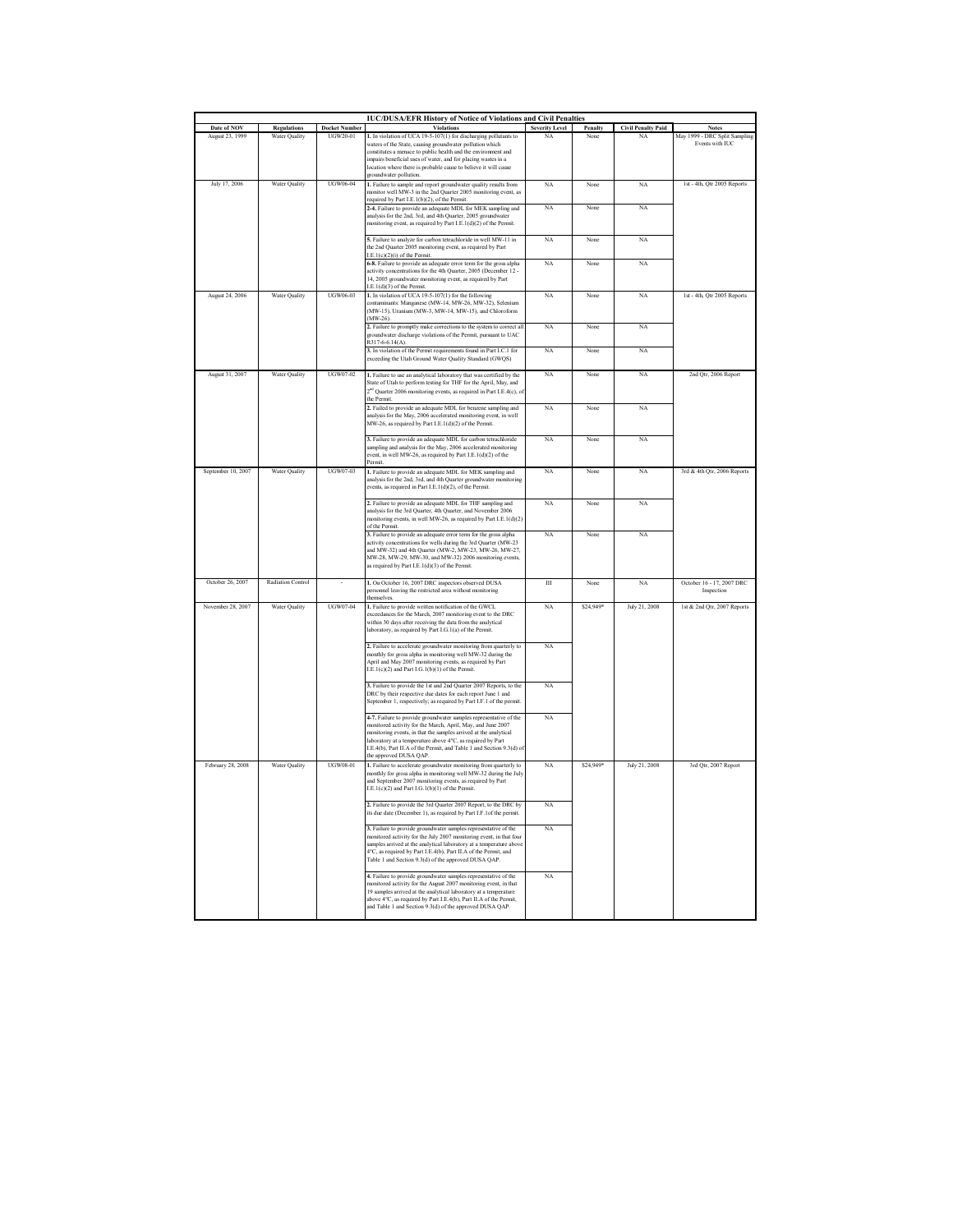| <b>IUC/DUSA/EFR History of Notice of Violations and Civil Penalties</b> |                          |                      |                                                                                                                                                                                                                                                                                                                                                                                                                                                                                                                                                                                                                        |                       |            |                           |                                                                              |  |
|-------------------------------------------------------------------------|--------------------------|----------------------|------------------------------------------------------------------------------------------------------------------------------------------------------------------------------------------------------------------------------------------------------------------------------------------------------------------------------------------------------------------------------------------------------------------------------------------------------------------------------------------------------------------------------------------------------------------------------------------------------------------------|-----------------------|------------|---------------------------|------------------------------------------------------------------------------|--|
| Date of NOV                                                             | <b>Regulations</b>       | <b>Docket Number</b> | <b>Violations</b>                                                                                                                                                                                                                                                                                                                                                                                                                                                                                                                                                                                                      | <b>Severity Level</b> | Penalty    | <b>Civil Penalty Paid</b> | <b>Notes</b>                                                                 |  |
| April 1, 2008                                                           | <b>Water Quality</b>     | UGW08-02             | 1. Failure to provide written notification of the GWCL exceedant<br>for manganese in well MW-18 for the October, 2007 monitoring<br>event to the DRC within 30 days after receiving the data from the<br>analytical laboratory, as required by Part I.G.1(a) of the Permit.<br>2. Failure to accelerate groundwater monitoring from quarterly to                                                                                                                                                                                                                                                                       | NA<br>NA              | \$24,949*  | July 21, 2008             | 4th Qtr, 2007 Report                                                         |  |
|                                                                         |                          |                      | monthly for gross alpha in monitoring well MW-32 during the<br>November and December, 2007 monitoring events, as required by<br>Part I.E.1(c)(2) and Part I.G.1(b)(1) of the Permit. This is a<br>continuing violation, previously cited by the Executive Secretary<br>on January 11, 2008, Docket No. UGW07-04 (Violation No. 2)<br>and February 28, 2008, Docket No. UGW08-01 (Violation No. 1)                                                                                                                                                                                                                      |                       |            |                           |                                                                              |  |
|                                                                         |                          |                      | 3. Failure to analyze carbonate and bicarbonate in October 30,<br>2007 sample from well MW-19 within 14 day maximum holding<br>time, as required by Part I.E.4(b) of the Permit and Table 1 and<br>Section 9.3(c) of the approved DUSA QAP.                                                                                                                                                                                                                                                                                                                                                                            | NA                    |            |                           |                                                                              |  |
|                                                                         |                          |                      | 4. Failure to provide groundwater samples representative of the<br>monitored activity for the November 2007 monitoring event, in<br>that two samples from wells MW-26 and MW-65 arrived at the<br>analytical laboratory at a temperature above 4°C, as required by<br>Part I.E.4(b), Part II.A of the Permit, and Table 1 and Section<br>9.3(d) of the approved DUSA QAP. This is a continuing violation<br>previously cited by the Executive Secretary on January 11, 2008<br>Docket No. UGW07-04 (Violations No. 4-7) and February 28,<br>2008 Docket No. UGW08-01 (Violations No. 3-4).                             | NA                    |            |                           |                                                                              |  |
| April 30, 2008                                                          | Radiation Control        |                      | Ia. Failure to provide written procedures pertaining to the storage,<br>ssuance, maintenance, repair, testing, and quality assurance of<br>respiratory protection equipment                                                                                                                                                                                                                                                                                                                                                                                                                                            | $\overline{IV}$       | None       | NA                        | March 26, 2008 DRC Inspection                                                |  |
|                                                                         |                          |                      | 1b. Failure to provide training documentation for respirator users.                                                                                                                                                                                                                                                                                                                                                                                                                                                                                                                                                    | $\overline{W}$        | None       | NA                        |                                                                              |  |
| June 9, 2008                                                            | <b>Radiation Control</b> |                      | 1. On March 28, 2008 DRC inspectors observed approximately 25<br>DUSA employees leave the Mill site at the end of their shift<br>without properly monitoring themselves before exiting the<br>restricted area.                                                                                                                                                                                                                                                                                                                                                                                                         | $\overline{III}$      | \$2,500    | July 10, 2008             | May 28 - 29, 2008 DRC<br>Inspection                                          |  |
| June 10, 2008                                                           | Water Quality            | Civil Penalty        | Failure to meet the terms of the November 14, 2007 Consent<br>Agreement - Certified Laboratory (THF)                                                                                                                                                                                                                                                                                                                                                                                                                                                                                                                   | NA                    | \$1,000    | July 22, 2008             | Tetrahydrofuran SCA                                                          |  |
| July 3, 2008                                                            | <b>Radiation Control</b> |                      | 1. Failure to submit the 2007 semi-annual reports within 60 days of<br>the end of the reporting period.                                                                                                                                                                                                                                                                                                                                                                                                                                                                                                                | $\overline{N}$        | None       | NA                        | 1st and 2nd Half of 2007 Semi-<br>Annual Effluent Monitoring                 |  |
|                                                                         |                          |                      | 2. Failure to include lower limits of detections (LLDs) in the 2007<br>Semi-Annual Effluent Monitoring Reports with respect to stack<br>monitoring and radon (Rn-222) monitoring                                                                                                                                                                                                                                                                                                                                                                                                                                       | $\overline{W}$        | None       | NA                        | Reports                                                                      |  |
| August 4, 2008                                                          | <b>Water Ouality</b>     | <b>UGW08-05</b>      | 1. Failure to provide groundwater samples representative of the<br>monitored activity for the March 2008 monitoring event, in that 2<br>samples arrived at the analytical laboratory at a temperature abow<br>4°C, as required by Part I.E.1(a), Part II.A of the Permit, and<br>Table 1 and Section 9.3(d) of the approved DUSA QAP. This is a<br>continuing violation, previously cited by the Executive Secretary<br>on January 11, 2008 (Docket No. UGW07-04, Violations Nos. 4-<br>7), February 28, 2008 (Docket No. UGW08-01, Violations Nos. 3-<br>4) and April 1, 2008 (Docket No. UGW08-02, Violation No. 4). | NA                    | None       | NA                        | 1st Qtr, 2008 Report                                                         |  |
| January 15, 2009                                                        | Water Quality            | UGW09-02             | 1. Part I.F.1(a) of the Permit and Section 6.2.4(d) of the DUSA<br>QAP for failing to measure multiple field parameters with a flow-<br>cell system that allows real time measurements without exposure of<br>the groundwater sample to the atmosphere.                                                                                                                                                                                                                                                                                                                                                                | NA                    | \$3,599.91 | October 28, 2009          | December 9, 2008 DRC<br>Inspection                                           |  |
| January 27, 2009                                                        | <b>Water Quality</b>     | UGW09-03             | Stipulated Consent Agreement (Docket No. UGW09-03) for the<br>Nitrate Plume. The agreement requires DUSA to conplete a<br>nitrate contamination investigation of the shallow aquifer at White<br>Mesa and submit a Contaminant Investigation Reprt on or before<br>January 4, 2010.                                                                                                                                                                                                                                                                                                                                    | NA                    | None       | NA                        | Nitrate Plume Identified in wells<br>MW-30, MW-31, TW4-22, TW4<br>24, TW4-25 |  |
| March 17, 2009                                                          | <b>Radiation Control</b> |                      | 1. Failure to have documentation of the weekly breathing zone<br>sampling for yellowcake operations readily available for DRC<br>review. DUSA personnel dislosed that weekly breathing zone<br>sampling for those personnel are not being conduct as required by<br>Section 1.1.2 (Breathing Zone Sampling) and 1.1.2.2<br>(Applicability) of the Radiation Protection Manual.                                                                                                                                                                                                                                         | $\overline{III}$      | None       | NA                        | February 24 - 25, 2009 DRC<br>Inspection                                     |  |
| April 21, 2009                                                          | Water Quality            | UGW09-04             | 1. Part I.F.1 of the Permit for failing to report all well monitoring<br>and samples collected, including a result for TDS in well MW-25<br>in the 4 <sup>th</sup> Quarter 2008 Report, for the November 2008 monitoring<br>event                                                                                                                                                                                                                                                                                                                                                                                      | NA                    | S4.815     | October 28, 2009          | 3rd & 4th Qtr, 2008 Reports                                                  |  |
|                                                                         |                          |                      | 2. Parts I.E.1(a) and II.A of the Permit and Sections of 7.2, 9.3(d),<br>and 11 of the DUSA QAP for failing to a provide chain of custody<br>for the July and September 2008 monitoring events.                                                                                                                                                                                                                                                                                                                                                                                                                        | NA                    |            |                           |                                                                              |  |
|                                                                         |                          |                      | 3. Part I.E.1(a) of the Permit and Section 11 of the DUSA QAP<br>for creating Water Table Contour Maps in the 3rd and 4th Quarter<br>2008 Reports with elevation data that was not contemporaneous,<br>i.e. collected with a time difference that was greater than five<br>calendar days.                                                                                                                                                                                                                                                                                                                              | NA                    |            |                           |                                                                              |  |
| April 29, 2009                                                          | Radiation Control        |                      | 1. (Rn-222 Results) Failure to specify the quantity of each of the<br>principle radionuclides released to unrestricted areas in the 2nd<br>Half of 2008 Semi-Annual Effluent Monitoring Report.                                                                                                                                                                                                                                                                                                                                                                                                                        | IV                    | None       | NA                        | 2nd Half of 2008 Semi-Annual<br><b>Effluent Monitoring Report</b>            |  |
|                                                                         |                          |                      | 2. (Stack Effluent Sampling) Failure to specify the quantity of<br>each of the principle radionuclides released to unrestricted areas in<br>the 2nd Half of 2008 Semi-Annual Effluent Monitoring Report.                                                                                                                                                                                                                                                                                                                                                                                                               | IV                    | None       | NA                        |                                                                              |  |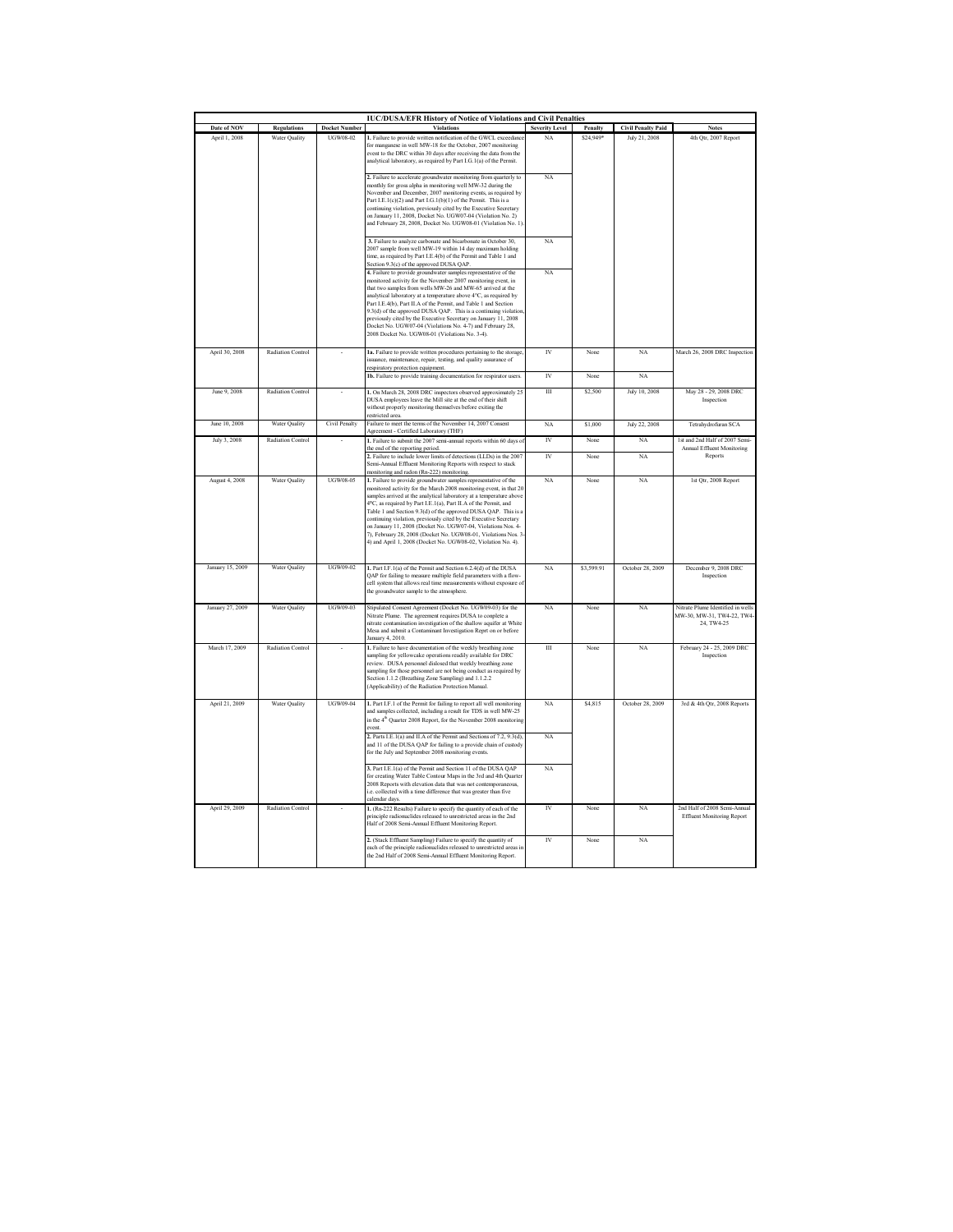| Date of NOV       |                      | <b>Docket Number</b> | <b>IUC/DUSA/EFR History of Notice of Violations and Civil Penalties</b><br><b>Violation</b>                                                                                                                                                                                                                                                                                                                                                                                                                         |                                                                                                                                                                                                                                     |         |                                 | <b>Notes</b>                            |
|-------------------|----------------------|----------------------|---------------------------------------------------------------------------------------------------------------------------------------------------------------------------------------------------------------------------------------------------------------------------------------------------------------------------------------------------------------------------------------------------------------------------------------------------------------------------------------------------------------------|-------------------------------------------------------------------------------------------------------------------------------------------------------------------------------------------------------------------------------------|---------|---------------------------------|-----------------------------------------|
|                   | <b>Regulations</b>   |                      | 1. Section 6.2.5 of the DUSA QAP, for failing to completely                                                                                                                                                                                                                                                                                                                                                                                                                                                         | <b>Severity Level</b><br>NA                                                                                                                                                                                                         | Penalty | <b>Civil Penalty Paid</b><br>NA | 3rd & 4th Qtr, 2008 Reports and         |
| November 10, 2009 | Water Quality        | UGW09-05             | follow all decontamination procedures for sampling equipment in<br>the 3rd Quarter 2008, 4th Quarter 2008, and 1st Quarter 2009<br>chloroform monitoring events.                                                                                                                                                                                                                                                                                                                                                    |                                                                                                                                                                                                                                     | None    |                                 | 1st Qtr, 2009 Report                    |
|                   |                      |                      | 2. Section 6.2.7(e) of the DUSA QAP, for failing to follow<br>purging procedures and remove at least 2 casing volumes before<br>sampling well TW4-14 in the 3rd Quarter, 2008 chloroform<br>monitoring event.                                                                                                                                                                                                                                                                                                       | NA                                                                                                                                                                                                                                  | None    | NA                              |                                         |
|                   |                      |                      | 3. Section 6.2.7(d)(v) of the DUSA QAP, for failing to make and<br>record multiple field measurements to demonstrate parameter<br>stability before water quality sample collection in 20 monitoring<br>wells for the 3rd Quarter 2008, 21 monitoring wells 4th Quarter<br>2008, and 20 monitoring wells 1st Quarter 2009 chloroform<br>monitoring events.                                                                                                                                                           | NA                                                                                                                                                                                                                                  | None    | NA                              |                                         |
|                   |                      |                      |                                                                                                                                                                                                                                                                                                                                                                                                                                                                                                                     | 4. Section 4 of Appendix A of the DUSA QAP, for failing to<br>analyze for Carbon Tetrachloride, Chloroform, Dichloromethane<br>(Methylene Chloride), and Chloromethane for well TW4-20 in the<br>4th Quarter 2008 monitoring event. | NA      | None                            | NA                                      |
|                   |                      |                      | 5. Section 6(b) of Appendix A of the DUSA QAP, for failing to<br>identify, mention or and explain samples TW4-62 and TW4-73 in<br>Energy Laboratories analytical summary in the text of the 1st<br>Quarter 2009 Report.                                                                                                                                                                                                                                                                                             | NA                                                                                                                                                                                                                                  | None    | NA                              |                                         |
|                   |                      |                      | 6. Section 6(b) of Appendix A of the DUSA QAP, for failing to<br>analyze and report the results of a trip blank sample in the 3rd<br>Quarter 2008 Report.                                                                                                                                                                                                                                                                                                                                                           | NA                                                                                                                                                                                                                                  | None    | NA                              |                                         |
|                   |                      |                      | 7. Section 6(c) of Appendix A of the DUSA QAP, for failing<br>provide historic groundwater level elevation data for wells TW4-<br>23, TW4-24, and TW4-25 in the 3rd Quarter 2008 Report, 4th<br>Quarter 2008 Report, and 1st Quarter 2009 Report.                                                                                                                                                                                                                                                                   | NA                                                                                                                                                                                                                                  | None.   | NA                              |                                         |
|                   |                      |                      | 8. Section 6(c) of Appendix A of the DUSA QAP, for failing to<br>provide historic analytical results and a summary data table for all<br>analytes in each well, including: carbon tetrachloride, chloride,<br>chloromethane, and methylene chloride in the 3rd Quarter 2008<br>Report, 4th Quarter 2008 Report, and 1st Quarter 2009 Report.                                                                                                                                                                        | NA                                                                                                                                                                                                                                  | None    | NA                              |                                         |
|                   |                      |                      | 9. Section 6(c) of Appendix A of the DUSA QAP, for failing to<br>include chloroform isoconcentration maps that illustrates the 70<br>µg/l boundary in the 3rd Quarter 2008 Report, 4th Quarter 2008<br>Report, and 1st Quarter 2009 Report.                                                                                                                                                                                                                                                                         | NA                                                                                                                                                                                                                                  | None    | NA                              |                                         |
|                   |                      |                      | 10. Section 6(c) of Appendix A of the DUSA QAP, for failing to<br>report in the 3rd Quarter, 4th Quarter, and 1st Quarter Reports:<br>A. Total historic chloroform mass removed from the shallow<br>aquifer to date.<br>B. Total historic chloroform mass removed from each pumping<br>well (MW-4, MW-26, TW4-19, and TW-4-20) to date,<br>C. Calculated chloroform mass removed from each pumping well<br>(MW-4, MW-26, TW4-19 and TW4-20) in the quarter, and<br>D. Total chloroform mass removed in the quarter. | NA                                                                                                                                                                                                                                  | None    | NA                              |                                         |
|                   |                      |                      | 11. Section 6(f) of Appendix A of the DUSA QAP, for failing to<br>provide a field data worksheet for well TW4-14 for the 1st<br>Quarter chloroform monitoring event.                                                                                                                                                                                                                                                                                                                                                | NA                                                                                                                                                                                                                                  | None    | NA                              |                                         |
|                   |                      |                      | 12. Section 4.3.3 of the QAP, failing to submit the required two<br>duplicate samples in the 4th Quarter chloroform monitoring event.                                                                                                                                                                                                                                                                                                                                                                               | NA                                                                                                                                                                                                                                  | None    | NA                              |                                         |
| November 17, 2009 | Water Quality        | <b>UGW09-06</b>      | 1. Part I.E.1(a) of the Permit and Sections $6.2.2(a)$ and $6.2.7(d)(v)$<br>of the DUSA QAP for failing to measure for turbidity in wells<br>MW-14 and MW-32 during the January, 2009 monitoring event<br>and wells MW-20 and MW-22 during the February, 2009<br>monitoring event.                                                                                                                                                                                                                                  | NA                                                                                                                                                                                                                                  | None    | NA                              | 1st Qtr, 2009 Report                    |
|                   |                      |                      | 2. Part I.E.1(a) of the Permit and Section 6.2.7)(d)(v) of the<br>DUSA QAP for failing to achieve stable turbidity conditions<br>before collecting groundwater samples in 17 wells during the<br>February and March, 2009 monitoring events.                                                                                                                                                                                                                                                                        | NA                                                                                                                                                                                                                                  | None    | NA                              |                                         |
|                   |                      |                      | 3. Part I.E.1(a) of the Permit and Section 6.2.7(d)(v) of the DUSA<br>QAP for failing to excavate two casing volumes before collecting<br>groundwater samples in 13 wells during the January, February, and<br>March 2009 monitoring events.                                                                                                                                                                                                                                                                        | NA                                                                                                                                                                                                                                  | None    | NA                              |                                         |
|                   |                      |                      | 4. Part I.E.1(a) of the Permit and Section 9.1.3 of the DUSA QAP<br>for failing to provide any comparison of March, 2009 Trip Blank<br>results to original sample results for multiple volatile organic<br>compounds.                                                                                                                                                                                                                                                                                               | NA                                                                                                                                                                                                                                  | None    | NA                              |                                         |
| December 17 2009  | Water Ouality        | Civil Penalty        | Failure to meet the terms of the January 27, 2009 Stipulated                                                                                                                                                                                                                                                                                                                                                                                                                                                        | NA                                                                                                                                                                                                                                  | \$5,000 | 1/21/2010                       | Nitrate Investigation SCA               |
| January 14, 2010  | <b>Water Ouality</b> | Civil Penalty        | Consent Agreement - Nitrate Contamination Investigation.<br>Failure to meet the terms of the November 14, 2007 Consent                                                                                                                                                                                                                                                                                                                                                                                              | NA                                                                                                                                                                                                                                  | \$4,000 | February 14, 2010               | Tetrahydrofuran SCA                     |
| January 19, 2010  | <b>Water Ouality</b> | UGW09-13             | Agreement - Certified Laboratory (THF)<br>1. Part I.D.6(a) of the Permit, for allowing the fluid head in the<br>Cell 4A leak detection system sump exceed a 1-foot level above<br>the lowest point in the lower flexible membrane liner (or a LDS<br>transducer reading of more than 30-inches of fluid).                                                                                                                                                                                                           | NA                                                                                                                                                                                                                                  | None    | NA                              | October 28 - 29, 2009 DRC<br>Inspection |
|                   |                      |                      | 2. Part I.G.3(a) of the Permit, for failing to provide 24-hour verbal<br>notice and five day written notice to the Executive Secretary for a<br>BAT failure at the Tailings Cell 4A leak detection system.                                                                                                                                                                                                                                                                                                          | NA                                                                                                                                                                                                                                  | None    | NA                              |                                         |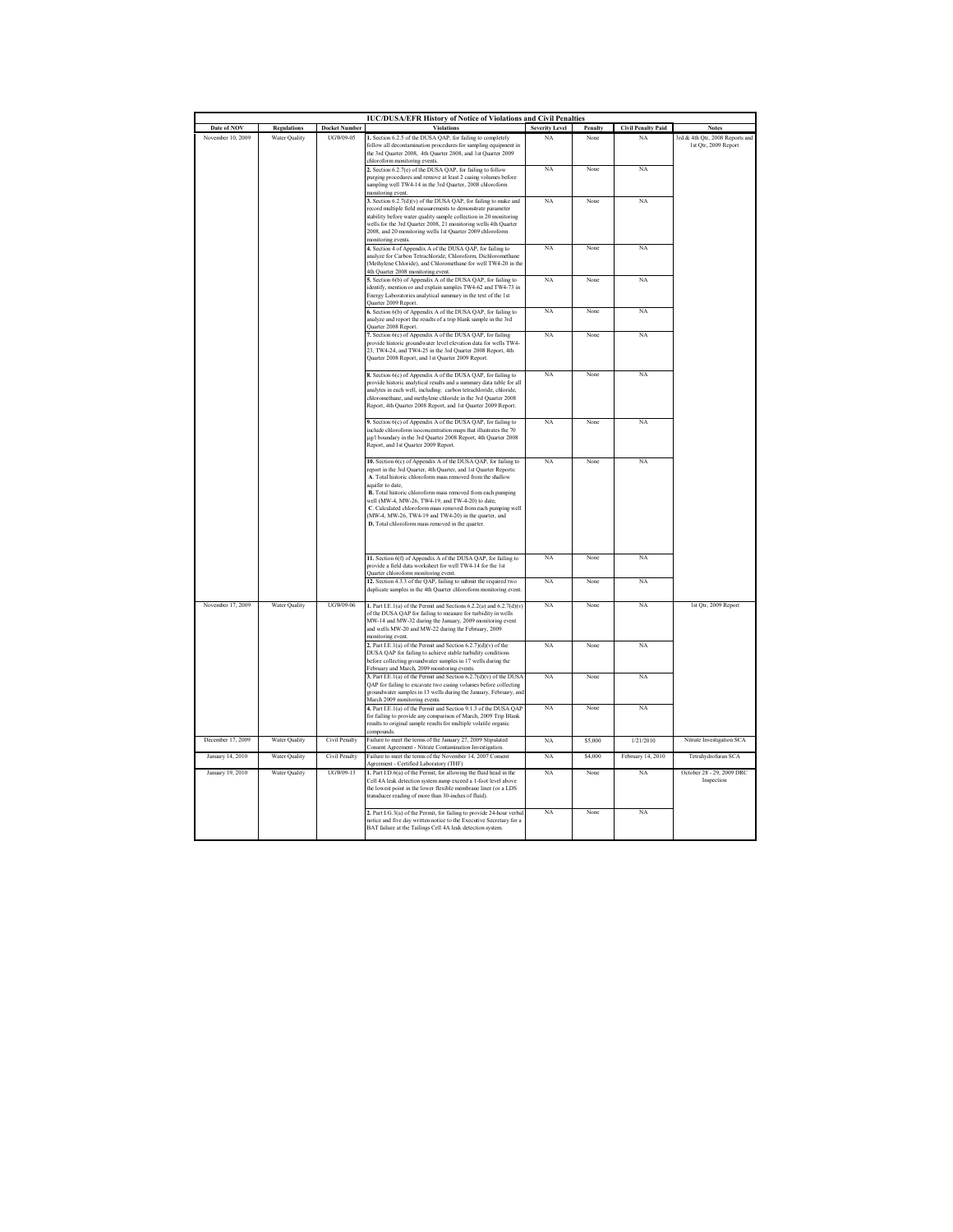| <b>IUC/DUSA/EFR History of Notice of Violations and Civil Penalties</b> |                          |                      |                                                                                                                                           |                       |          |                           |                                        |  |
|-------------------------------------------------------------------------|--------------------------|----------------------|-------------------------------------------------------------------------------------------------------------------------------------------|-----------------------|----------|---------------------------|----------------------------------------|--|
| Date of NOV                                                             | <b>Regulations</b>       | <b>Docket Number</b> | <b>Violations</b>                                                                                                                         | <b>Severity Level</b> | Penalty  | <b>Civil Penalty Paid</b> | <b>Notes</b>                           |  |
| April 20, 2010                                                          | Water Quality            | <b>UGW10-03</b>      | 1. Part I.F.1 of the Permit for failing to report all well monitoring<br>and samples collected, including a result for TDS in wells MW-31 | NA                    | \$17,309 | 8/23/2010                 | 4th Qtr, 2009 Report                   |  |
|                                                                         |                          |                      | and MW-32 in the 4th Quarter 2009 Report, for the October 2009                                                                            |                       |          |                           |                                        |  |
|                                                                         |                          |                      | monitoring event.                                                                                                                         |                       |          |                           |                                        |  |
|                                                                         |                          |                      | 2. Part I.F.1 of the Permit and Section 4.3.3 of the DUSA QAP for<br>failing to report all well monitoring and samples collected,         | NA                    |          |                           |                                        |  |
|                                                                         |                          |                      | including a result for TDS in field duplicate MW-65 in the 4th                                                                            |                       |          |                           |                                        |  |
|                                                                         |                          |                      | Quarter 2009 Report, for the October 2009 monitoring event.                                                                               |                       |          |                           |                                        |  |
|                                                                         |                          |                      | 3. Part I.E.1(a) of the Permit and Section 6.2.7(d)(v) of the DUSA                                                                        | NA                    |          |                           |                                        |  |
|                                                                         |                          |                      | QAP for failing to achieve stable turbidity conditions before                                                                             |                       |          |                           |                                        |  |
|                                                                         |                          |                      | collecting groundwater samples in 12 wells during the October,<br>November, and December, 2009 monitoring events.                         |                       |          |                           |                                        |  |
|                                                                         |                          |                      |                                                                                                                                           |                       |          |                           |                                        |  |
|                                                                         |                          |                      | 4. Part I.E.1(a) of the Permit and Section 6.2.7(d)(v) of the DUSA                                                                        | NA                    |          |                           |                                        |  |
|                                                                         |                          |                      | QAP for failing to achieve stable redox potential (Eh) conditions<br>before collecting groundwater samples in 5 wells during the          |                       |          |                           |                                        |  |
|                                                                         |                          |                      | October and November, 2009 monitoring events.                                                                                             |                       |          |                           |                                        |  |
|                                                                         |                          |                      | 5. Part I.E.1(a) of the Permit and Section 6.2.7(d)(v) of the DUSA                                                                        | NA                    |          |                           |                                        |  |
|                                                                         |                          |                      | QAP for failing to excavate two casing volumes before collecting                                                                          |                       |          |                           |                                        |  |
|                                                                         |                          |                      | groundwater samples in 17 wells during the 4th Quarter (October)                                                                          |                       |          |                           |                                        |  |
|                                                                         |                          |                      | 2009 monitoring event.<br>6. Part I.E.1(a) of the Permit and Section 3.1 of the DUSA QAP                                                  | NA                    |          |                           |                                        |  |
|                                                                         |                          |                      | for failing to use the correct formula in 39 instances to determine                                                                       |                       |          |                           |                                        |  |
|                                                                         |                          |                      | RPD for the duplicates of the October, November, and December,                                                                            |                       |          |                           |                                        |  |
|                                                                         |                          |                      | 2009 monitoring events.<br>7. Part I.F.1(e) of the Permit and Section 9.1.4(a) of the DUSA                                                | NA                    |          |                           |                                        |  |
|                                                                         |                          |                      | OAP for failure to fully and completely disclose all non-                                                                                 |                       |          |                           |                                        |  |
|                                                                         |                          |                      | conformance with the approved QAP for the October, 2009<br>sampling event with respect to a RPD in excess of 20% for                      |                       |          |                           |                                        |  |
|                                                                         |                          |                      | ammonia (as nitrogen) in well MW-22 and blind duplicate sample                                                                            |                       |          |                           |                                        |  |
|                                                                         |                          |                      | MW-70.                                                                                                                                    |                       |          |                           |                                        |  |
|                                                                         |                          |                      | 8. Part I.E.1(a) of the Permit and Section 11 of the DUSA QAP<br>for failing to list in a summary table analytes wells that were          | NA                    |          |                           |                                        |  |
|                                                                         |                          |                      | subject to accelerated monitoring pursuant to Parts I.G.1 and 2 of                                                                        |                       |          |                           |                                        |  |
|                                                                         |                          |                      | the Permit, including uranium (MW-14, MW-15, and MW-17) and<br>thallium (MW-18).                                                          |                       |          |                           |                                        |  |
| May 13, 2010                                                            | Water Quality            | UGW10-04             | 1. Part I.D.4 of the Permit for construction, and operation of a new                                                                      | NA                    | \$62,500 | January 31, 2011          | May 4, 2010 DRC Inspection of          |  |
|                                                                         |                          |                      | wastewater treatment or storage facility without submittal of                                                                             |                       |          |                           | the New Decontamination Pad            |  |
|                                                                         |                          |                      | engineering design plans and specifications, and prior Executive<br>Secretary review and approval.                                        |                       |          |                           |                                        |  |
|                                                                         |                          |                      | 2. Part I.H.4(a) for failure to submit an updated DMT Monitoring                                                                          | NA                    |          |                           |                                        |  |
|                                                                         |                          |                      | Plan within 30 days of Permit issuance, or by February 19, 2010.                                                                          |                       |          |                           |                                        |  |
|                                                                         |                          |                      | 3. Part I.H.4(b) for failure to submit engineering drawings for the                                                                       | NA                    |          |                           |                                        |  |
|                                                                         |                          |                      | steel liner and leak detection system and receive Executive                                                                               |                       |          |                           |                                        |  |
|                                                                         |                          |                      | Secretary approval before liner construction.<br>4. Part I.H.4(c) for failure to provide at least a 10 calendar day                       | NA                    |          |                           |                                        |  |
|                                                                         |                          |                      | prior notice of the hydrostatic test that verifies that the steel liner                                                                   |                       |          |                           |                                        |  |
|                                                                         |                          |                      | and leak detection system perform in accordance with the                                                                                  |                       |          |                           |                                        |  |
|                                                                         |                          |                      | approved drawings, and to allow a DRC inspector to be present<br>during the test.                                                         |                       |          |                           |                                        |  |
|                                                                         |                          |                      | 5. Part I.H.4(d) for failure to refrain from use of the New                                                                               | NA                    |          |                           |                                        |  |
|                                                                         |                          |                      | Decontamination Pad until after Executive Secretary approval of<br>the as-built drawings.                                                 |                       |          |                           |                                        |  |
| August 5, 2010                                                          | <b>Radiation Control</b> |                      | 1. Failure to record the radiological activity of the $U_3O_8$ (Uranium                                                                   | <b>IV</b>             | \$750    | September 10, 2010        | July 20 - 21, 2010 DRC                 |  |
|                                                                         |                          |                      | Yellowcake) on multiple shipping papers dated from February 9,                                                                            |                       |          |                           | Inspection                             |  |
|                                                                         |                          |                      | 2010 to July 16, 2010.<br>2. Failure to indicate that the U <sub>3</sub> O <sub>8</sub> (Uranium Yellowcake)                              | IV                    | \$750    |                           |                                        |  |
|                                                                         |                          |                      | shipments were "Exclusive Use" on multiple shipping papers dated                                                                          |                       |          |                           |                                        |  |
|                                                                         |                          |                      | from February 9, 2010 to July 16, 2010.                                                                                                   |                       |          |                           |                                        |  |
| May 9, 2011                                                             | Water Quality            | <b>UGW11-02</b>      | 1. Part I.E.1(a) of the Permit and Section 6.2.7(d)(v) of the DUSA<br>QAP for failing to achieve stable turbidity conditions before       | NA                    | \$2,290  | September 16, 2011        | 1st, 2nd, and 3rd Qtr, 2010<br>Reports |  |
|                                                                         |                          |                      | collecting groundwater samples in 4 wells during the 2nd Quarter,                                                                         |                       |          |                           |                                        |  |
|                                                                         |                          |                      | 2010 monitoring event.                                                                                                                    | NA                    |          |                           |                                        |  |
|                                                                         |                          |                      | 2. Part I.E.1(a) of the Permit and Section 6.2.7(d)(v) of the DUSA<br>OAP for failing to achieve stable turbidity conditions before       |                       |          |                           |                                        |  |
|                                                                         |                          |                      | collecting groundwater samples in 1 well during the June, 2010                                                                            |                       |          |                           |                                        |  |
|                                                                         |                          |                      | accelerated monitoring event.<br>3. Part I.E.1(a) of the Permit and Section 6.2.7(d)(v) of the DUSA                                       | NA                    |          |                           |                                        |  |
|                                                                         |                          |                      | QAP for failing to achieve stable turbidity conditions before                                                                             |                       |          |                           |                                        |  |
|                                                                         |                          |                      | collecting groundwater samples in 3 wells during the July, 2010                                                                           |                       |          |                           |                                        |  |
|                                                                         |                          |                      | accelerated monitoring event.<br>4. Utah Water Quality Act (UC 19-5-107) and Parts I.C.1of the                                            | NA                    |          |                           |                                        |  |
|                                                                         |                          |                      | Permit for failing to protect the waters of the state in that 6                                                                           |                       |          |                           |                                        |  |
|                                                                         |                          |                      | contaminants have exceeded their respective GWCL in Table 2 of<br>the Permit for two consecutive sampling events.                         |                       |          |                           |                                        |  |
|                                                                         |                          |                      |                                                                                                                                           |                       |          |                           |                                        |  |
|                                                                         |                          |                      | 5. Part I.G.4(c) of the Permit for failing to provide a plan and                                                                          | NA                    |          |                           |                                        |  |
|                                                                         |                          |                      | schedule for assessment of the sources, extent and potential<br>dispersion of the contamination, and an evaluation of potential           |                       |          |                           |                                        |  |
|                                                                         |                          |                      | remedial action to restore and maintain groundwater quality to                                                                            |                       |          |                           |                                        |  |
|                                                                         |                          |                      | insure that Permit limits will not be exceeded at the compliance<br>monitoring point and that DMT or BAT will be reestablished.           |                       |          |                           |                                        |  |
|                                                                         |                          |                      |                                                                                                                                           |                       |          |                           |                                        |  |